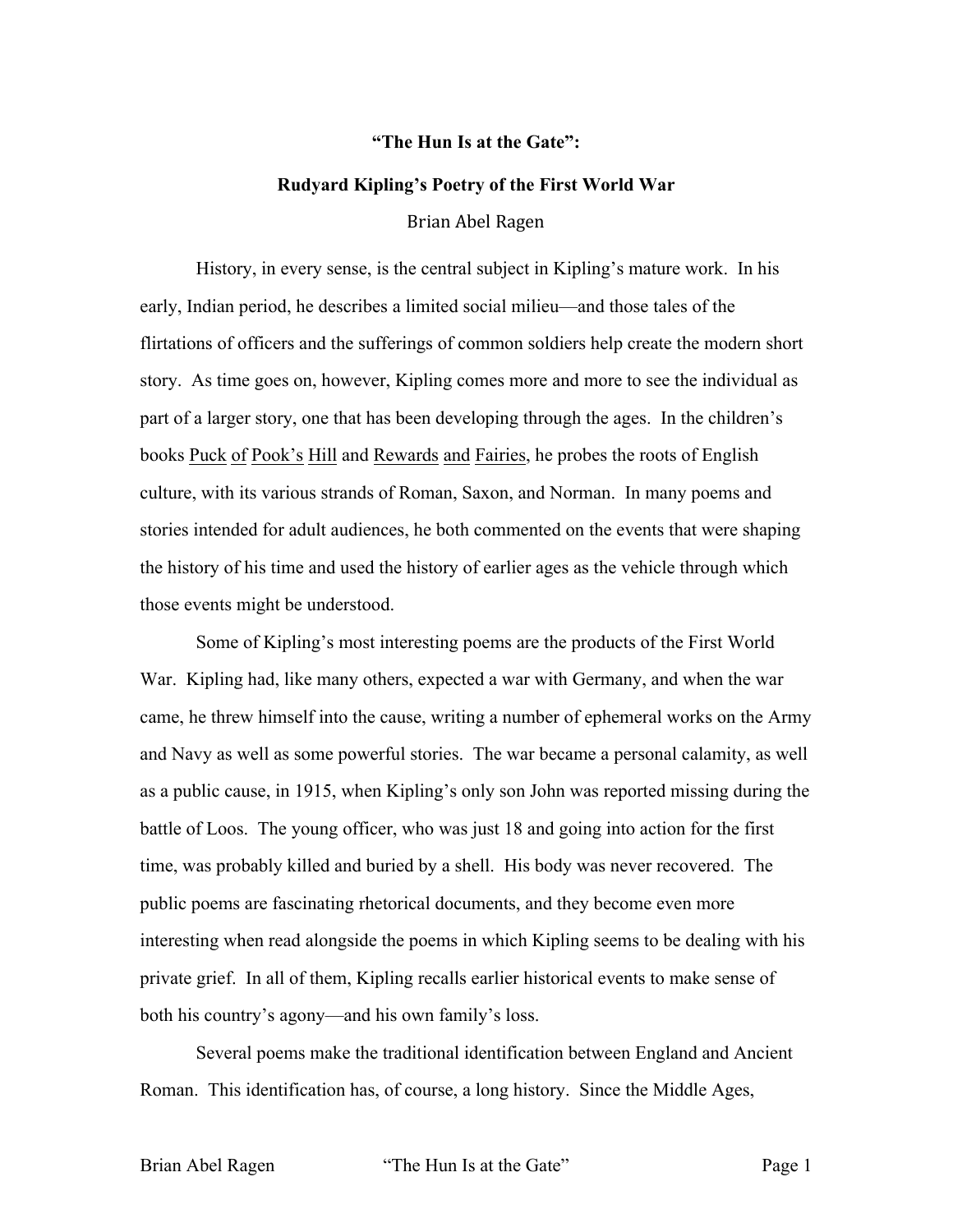Englishmen have thought themselves the heirs of Rome—even of Troy. The origin myth that we find in Layamon's Brut and in the opening of Sir Gawain and the Green Knight, makes the founders of Britain the heirs of Aeneas. We are still accustomed to the identification of Britain and Rome from Hollywood movies, such as Ben-Hur, where the Romans are played by British actors and the Hebrews by Americans. (From the time of the Puritans, of course, we Americans have thought of ourselves as the second chosen people.) One of the things that makes Kipling's use of the Roman analogue for England so interesting is the period of Roman history he chooses. He is attracted not to the mythical Rome of Aeneas, nor to the heyday of the Republic or the empire. He sees the model for modern England in the waning Empire, where the badly-supported legionnaires defend civilization against the hordes of barbarian invaders. It is the Roman frontier of that period that he describes in "Puck of Pook's Hill." And in a poem that shaped the language of the war, Kipling identified the German armies pouring into Belgium and France with the barbarian tribes who swept down from Germania on Rome.

On September 2, 1914, The Times published Kipling's poem "For All We Have and Are." The news from every front was bad—and if it had not been heavily censored, the news would have been much worse. The first few weeks of the war had seen Liège, Brussels, Lille, and Amiens overrun. There was a real fear that Paris would fall. Kipling issued a call to arms:

> For all we have and are, For all our children's fate, Stand up and take the war. The Hun is at the gate! Our world has passed away, In wantonness o'erthrown. There is nothing left today But steel and fire and stone! Though all we knew depart, The old Commandments stand:— "In courage keep you heart, In strength lift up your hand." (Verse 328)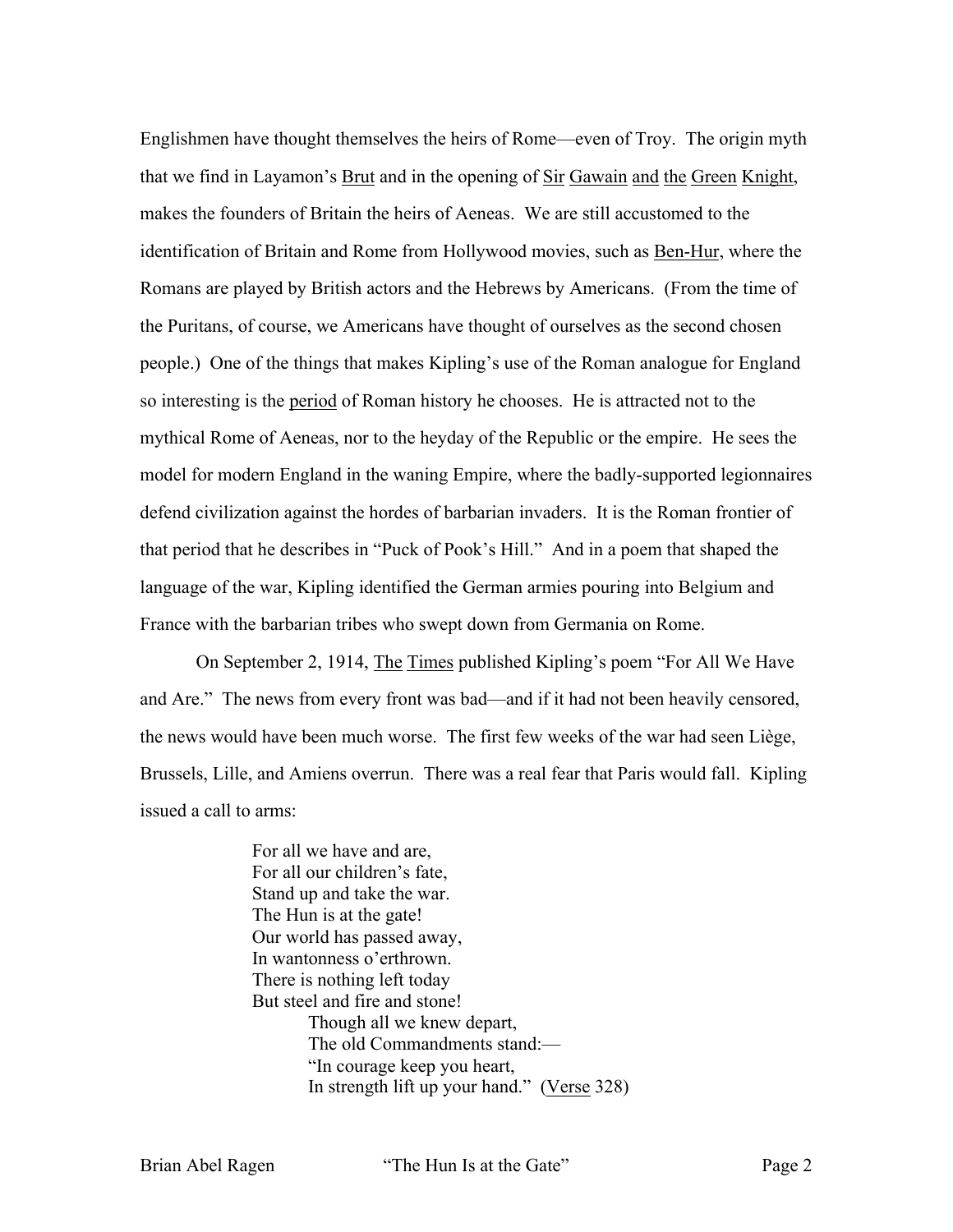"The Hun" quickly became one of the common epithets for the enemy, but it is worth considering why Kipling would choose to identify the Germans with the Huns. It might seem strange to envision the enemy as one of the waves of attackers who swept down on a doomed empire—it might seem even defeatist to cast one's own nation in the role of the vanquished just when it must summon all its resources to avoid the old empire's fate. (Or he may have remembered—as W.H. Auden did in his poem "An Encounter"—that unlike the Vandals and the Goths, the Huns turned back.) But the Roman analogue serves two of Kipling's purposes. First, it does attack the English. This poem, like many jeremiads over the centuries, describes the external threat to a civilization as the result of the civilization's own internal weakness. Kipling had seen England as foolishly unprepared for the war to come—especially since the Boer War had shown so dramatically the incompetence and inefficiency of parts of the British army. He wants to cast England in the role of the decadent, luxurious Rome that had become too effete to repel the invaders. The accusation is meant to call forth a reform.

But there is another aspect of Rome that Kipling wants to evoke as well. Rome can be envisioned as a decadent civilization or as a cruel despotism. But it can just as easily been seen as the embodiment of order and of law. (Here in Scotland we are beyond the last outpost of the Roman legions: but I understand that some Scots are proud that their legal system is based on the Code of Roman Law, not on the incoherent grabbag of precedents the English call the Common Law.) For Kipling, England as Rome represents law as opposed to simple force. In the same poem he writes,

> Once more we hear the word That sickened earth of old:— "No law except the sword Unsheathed and uncontrolled." Once more it knits mankind, Once more the nations go To meet and break and bind A crazed and driven foe.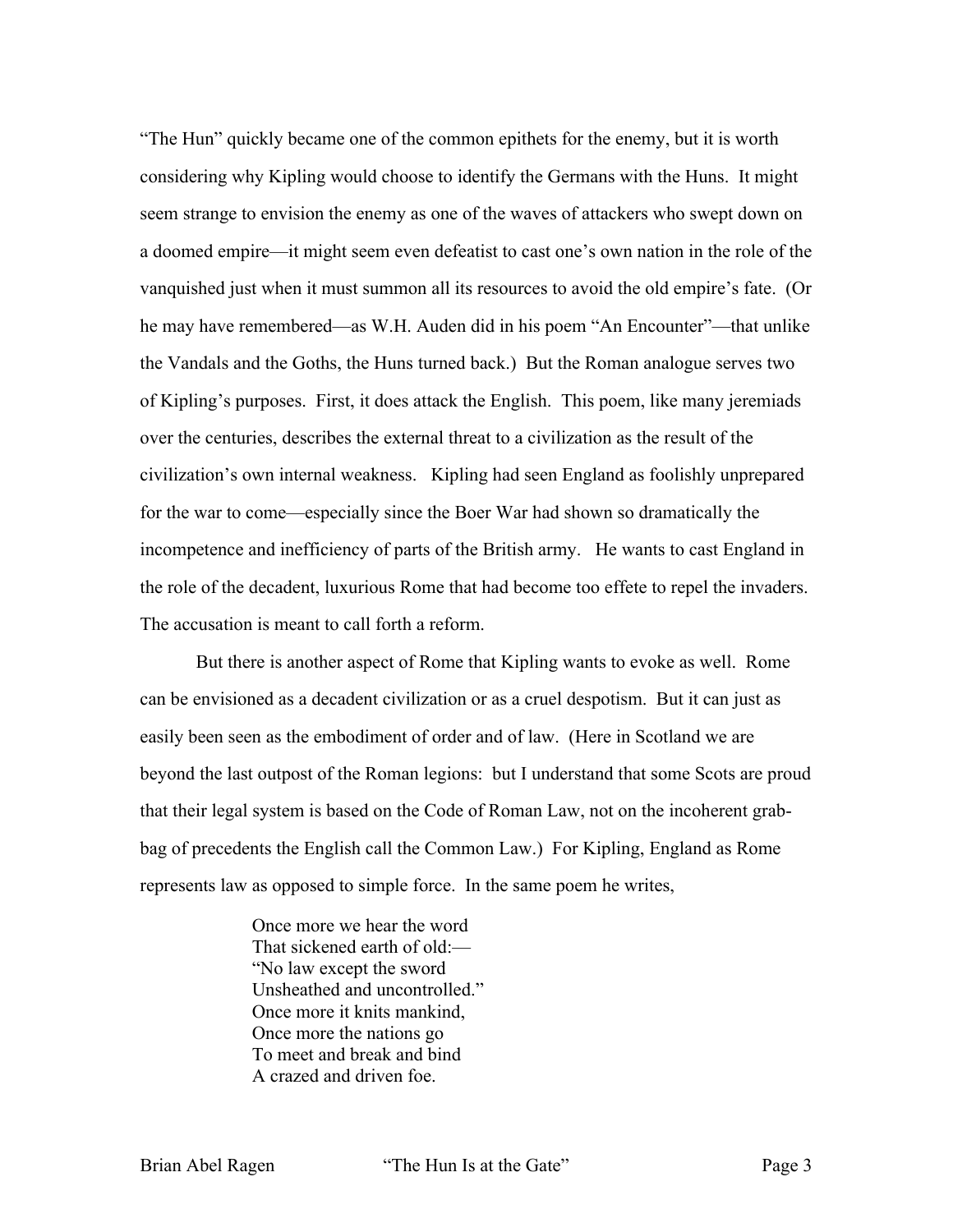For Kipling the Germans who have violated the neutrality of Belgium are a lawless horde, just like the Vandals and the Huns. His call to arms quite naturally invokes the great Western European archetype of the collapse of civilization.

Kipling uses the Roman analogue in some other First World War poems. "A Recantation" describes a music-hall singer who "goes on with her work for the boys' sake" even on the night she receives the news of her own son's death—and Kipling claimed that the story "was not fiction" (War Stories 360). But Kipling transfers this story, with its references to his own son's death, from London and France to Rome and Gaul, and he gives his singer a classical name, Lyde.

> Ere certain Fate had touched a heart By fifty years made cold, I judged thee, Lyde, and thy art O'erblown and over-bold.

But he—but he, of whom bereft I suffer vacant days— He on his shield not meanly left— He cherished all thy lays.

Witness the magic coffer stocked With convoluted runes Wherein thy very voice was locked And linked to circling tunes.

(The transformation of the Victrola into something ancient works well.)

Witness thy portrait, smoke-defiled, That decked his shelter-place. Life seemed more present, wrote the child, Beneath thy well-known face.

And when the grudging days restored Him for a breath to home He, with fresh crowds of youth, adored Thee making mirth at Rome.

Therefore, I humble, join the host, Loyal and loud, who bow To thee as Queen of Song—and ghosts,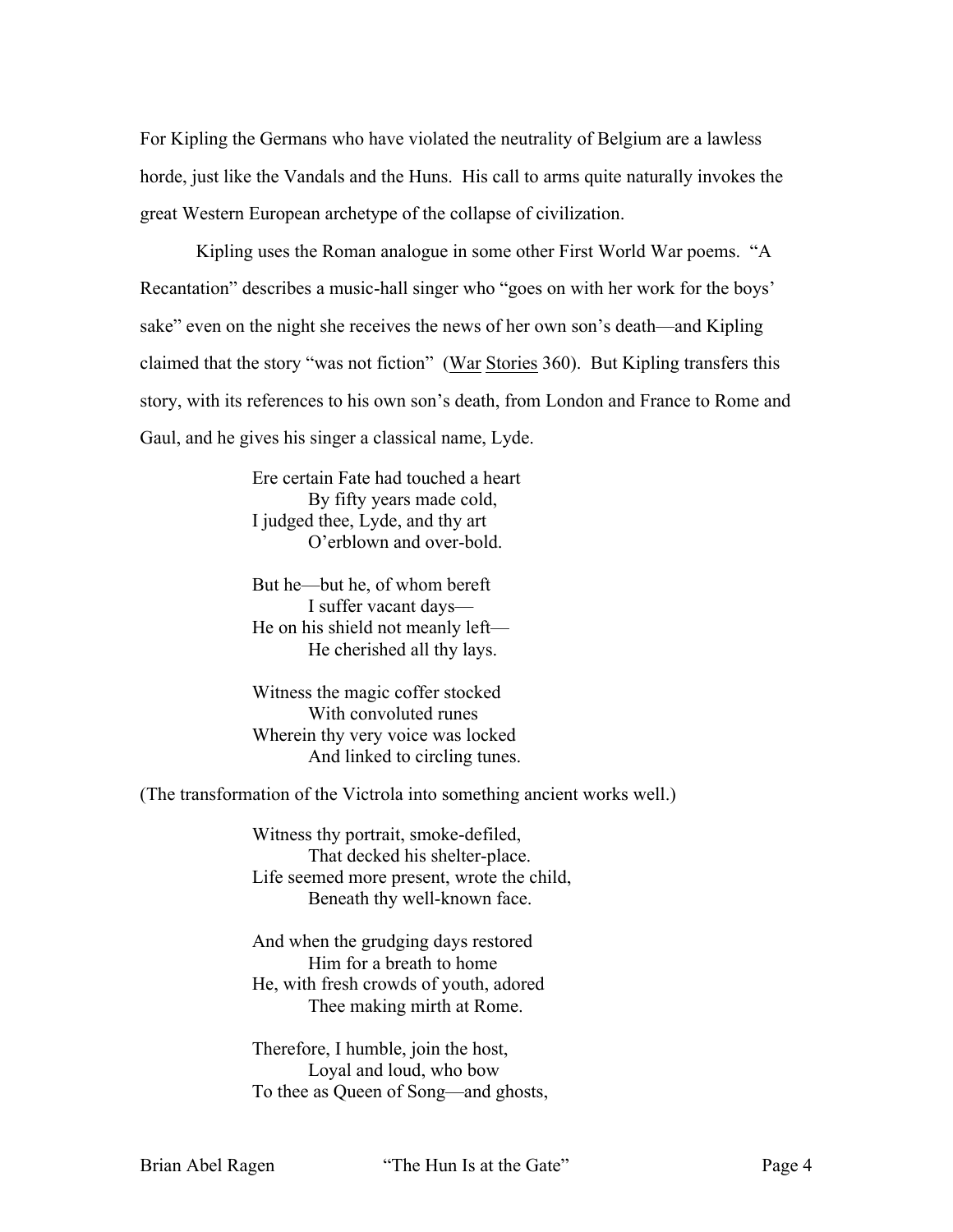## For I remember how

Never more rampant rose the Hall At thy audacious line Than when the news came in from Gaul Thy son had—followed mine.

But thou didst hide it in thy breast And, capering, took the brunt Of blaze and blare, and launched the jest That swept next week the Front.

The Roman trappings of this poem perhaps serve a purpose beyond those in "For All We Have and Are." They serve to distance the story of loss from Kipling himself. Dealing with the death of a son must be hard for any man, but for Kipling grief presented a special problem. His stoic view of manhood left hardly any room for the open expression of grief: "IF—" tells us that to "be a man, my son" you must be able to lose everything and still "never breath a word about your loss" (Verse 578). Yet, from his earliest work, grief is a constant subject. In "A Recantation," as in several other works, Kipling both acknowledges grief and celebrates its repression. The music hall singer wins his admiration not just because his lost son idolized her, but because she can carry on in her work despite her own loss. The singer becomes the image of the poet: they both must carry on in their work despite a devastating loss:

> Singer to children! Ours possessed Sleep before noon—but thee, Wakeful each midnight for the rest, No holocaust shall free!

Yet they who use the Word assigned, To hearten and make whole, None less than Gods have served mankind, Though vultures rend their soul.

The performer's jokes and songs—like Kipling's own stories, poems, and finally his History of the Irish Guards in the Great War—are work that needs to be done, despite any grief or loss.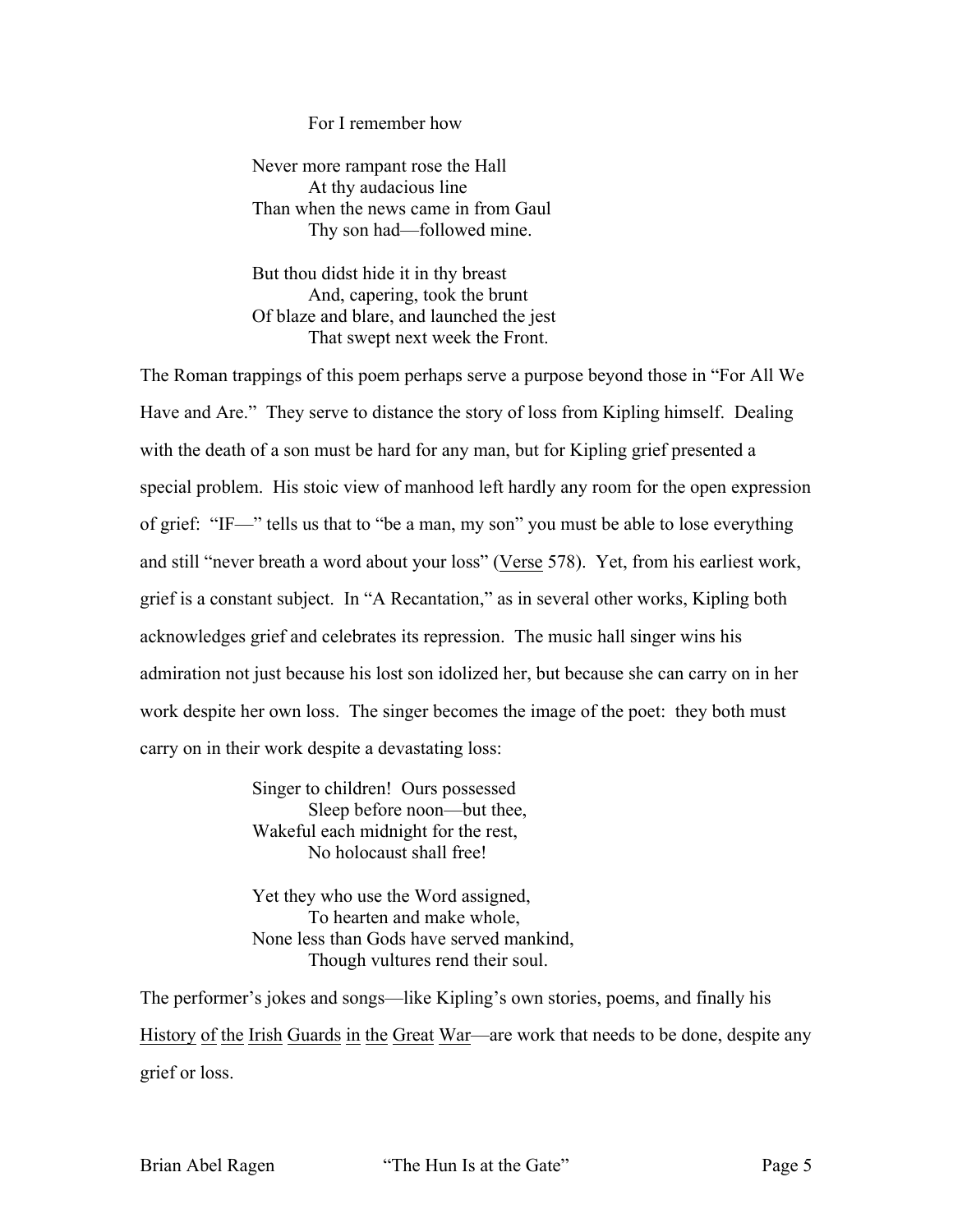"A Recantation" is part of another pattern in Kipling's response to the war and the loss he suffered, in that it focuses on a woman. In his two most powerful stories of loss, "Mary Postgate" and "The Gardener," Kipling takes the sort of person who can openly express grief—a woman—and then provides external reasons why she cannot grieve openly. In other words, he uses female figures to objectify his situation as a father: feeling grief but unable to express it. Kipling also makes a bereft woman his focus in several poems. "My Boy Jack," published in a pamphlet on the Navy in 1916, is the dialogue between two voices, a mother's voice and what we can only call a male voice:

> "Have you news of my boy Jack?" Not his tide. "When d'you think he'll come back?" Not with this wind blowing, and this tide.

> "Has anyone else had word of him?" Not this tide. For what is sunk will hardly swim, Not with this wind blowing, and this tide.

"Oh, dear, what comfort can I find?" None this tide, Nor any tide, Except he did not shame his kind— Not even with that wind blowing, and that tide.

Then hold your head up all the more, This tide, And every tide; Because he was the son you bore, And gave to that wind blowing and that tide! (Verse 216-17)

The male voice takes the poem over completely in the final stanza, and one can hardly feel that the mother has received any consolation. She might even doubt that "gave" is the word to use when describing the loss of a son in battle. Kipling himself often, either in pride or anger, talked about his generation haven given its sons; and the consolation he takes when reporting his son's death to a friend is simply, "It's something to have bred a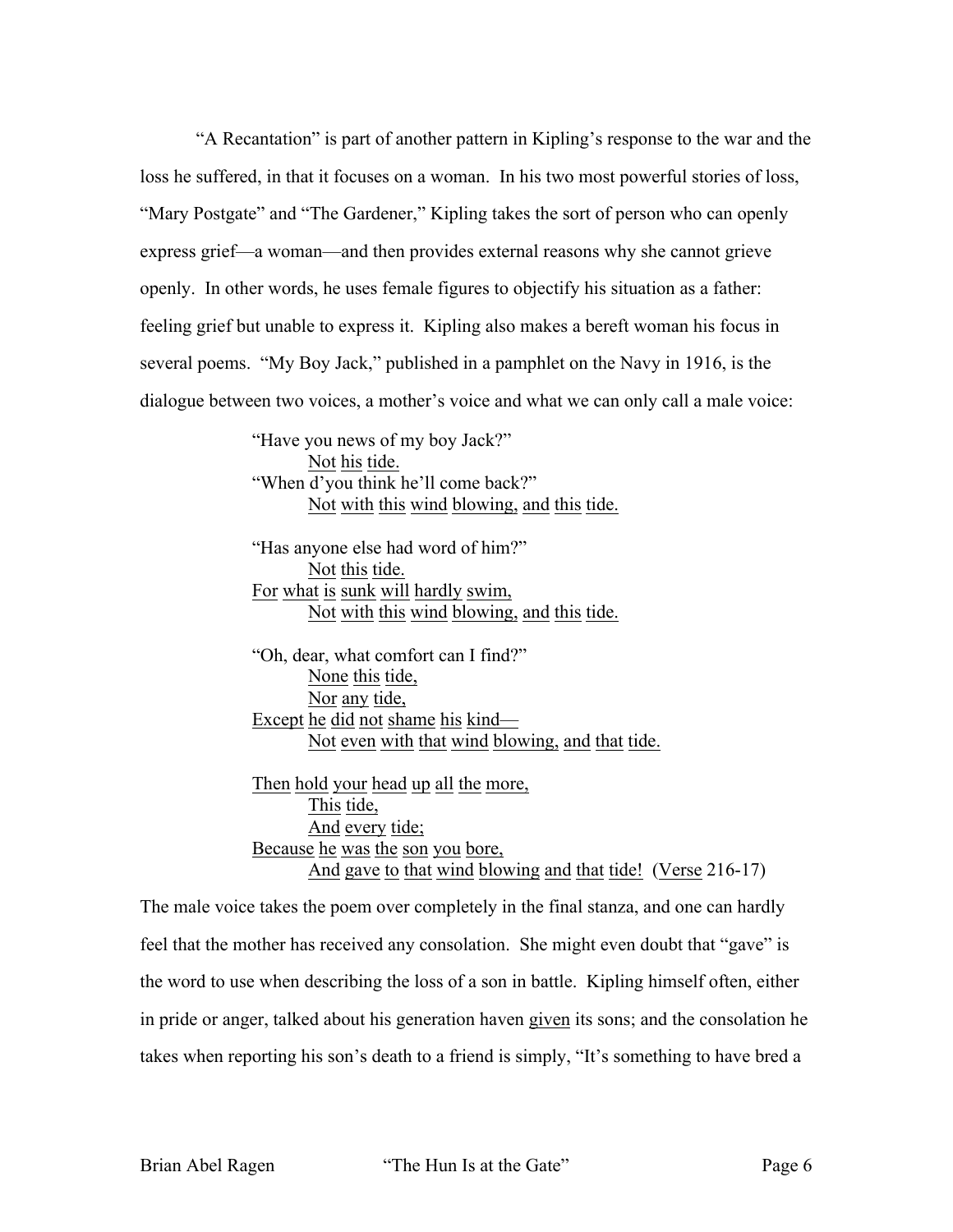man" (Carrrington 509). But other poems suggest he himself longed to see some greater meaning in the sacrifice than giving a man to stand against the tide of barbarism.

In several poems, Kipling uses Biblical history, not Roman, as the analogue for the war. In "A Nativity," Kipling deals with the same irony many others have seen at Christmastime during war: the promise of peace is manifestly not yet fulfilled. Hardy put it most grimly,

> "Peace on Earth," we said. We sing it, And pay a million priests to bring it. And after two thousand years of mass We've got as far as poison-gas. (914)

But Kipling will not present such a bleak vision. Again using a woman as the embodiment of mourning, he invokes Mary the Mother of Jesus, Mary Magdalene, and the Shunammite woman whose dead son is raised by Elisha. The speaker envies the Virgin Mary in that she knows why her child dies—the herald angels and the Wise Men have made the purpose of his life clear—and even more in that the Blessed Mother "saw him die / And took him when he died" (218). As centuries of pietàs make clear, Christ's body was not lost to his mother. Kipling identifies with Mary Magdalene, as in "The Gardener," because she finds only an empty tomb and knows "not where he is laid." But the poem returns over and over to the mother who can answer Elisha's question, "Is it well with the child? Is it well?" (2 Kings 4:26) with the trusting answer "It is well—it is well with the child" (Verse 218), even though she knows that he is dead. The poem is finally not a great success both because of its wobbly focus—the juxtaposition of the three women becomes confusing—and because, unlike most of Kipling's poems from the war, it does not recognize how terrible the sacrifice has been and seems perfectly certain that it has not been made in vain.

One of Kipling's most powerful poems on the war works by identifying the soldier with Christ. Here the focus is not on the survivor's grief, but on the sacrifice itself. The Jesus evoked here is not the superman of John's gospel—who never stumbles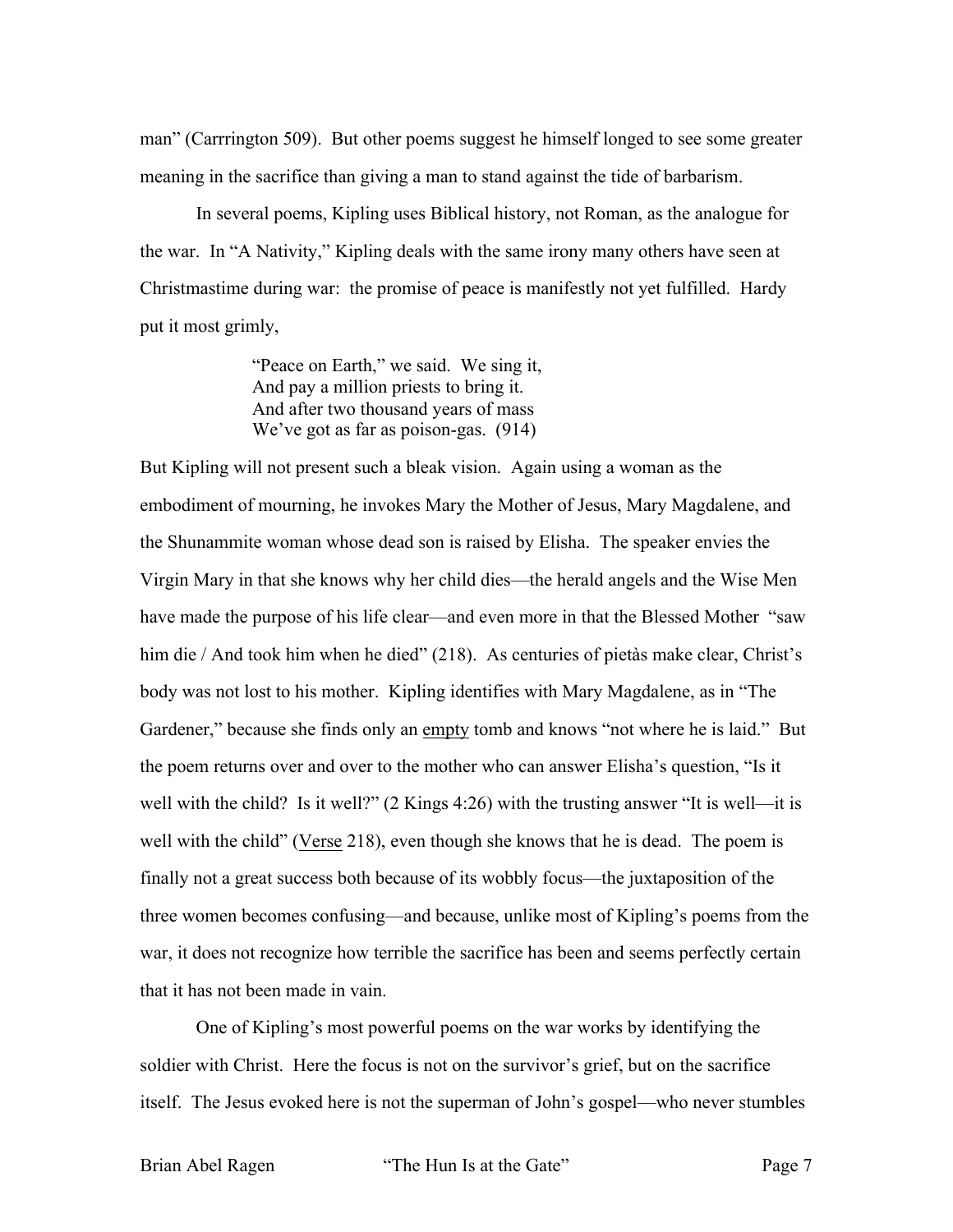beneath his cross and asks, "the cup that my father has given me, shall I not drink it?" (John 18:11); it is, instead, the more fully human Jesus of Luke, who sweats blood in his agony in the garden of Gethsemane and prays, "Father, if thou be willing, remove this cup from me: nevertheless not my will, but thine, be done" (Luke 22:42).

> The Garden called Gethsemane, In Picardy it was, And there the people came to see The English soldiers pass. We used to pass—we used to pass Or halt, as it might be, And ship our masks in case of gas Beyond Gethsemane.

The Garden called Gethsemane, It held a pretty lass, But all the time she talked to me I prayed my cup might pass. The officer sat on the chair, The men lay on the grass, And all the time we halted there I prayed my cup might pass.

It didn't pass—it didn't pass— It didn't pass form me. I drank it when we met the gas Beyond Gethsemane! (Verse 98)

T.S. Eliot admired this poem, though he affected not to understand it (16). It is, in fact, clear enough. Here Kipling sees the death of the soldier as not just a part of the struggle of beleaguered civilization against barbarism. He sees it as part of the cosmic struggle of good against evil, for the soldier is cast into the role of Christ Himself. The identification was a common one, especially during and after the First World War, and it is not entirely inappropriate. The soldier, like Christ himself, dies for others and both willingly lays down his life and has it taken from him.

Perhaps Kipling's most powerful response to the war draws on neither Roman nor biblical history, but on ancient Greece. The "Epitaphs of the War" are a wonderfully rich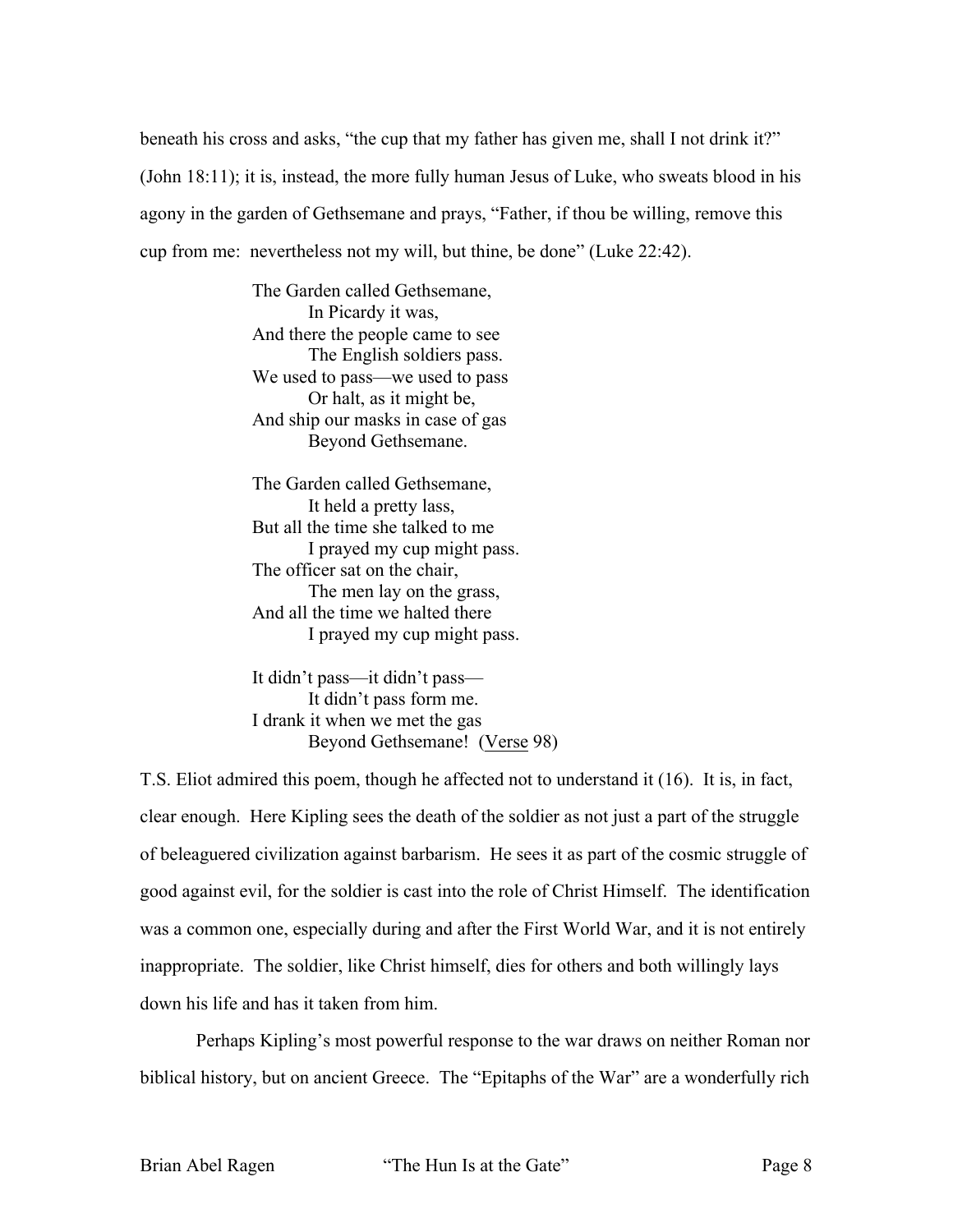and varied collection. Eliot called them some of the few truly good epigrams in English. Like all English epitaphs, they are modeled on the Greek Anthology. Simonides' epitaph on the Spartans at Thermopylae echoes in the minds of all English poets—in fact of all European poets in all ages. (Even Americans recall it: think of the Burt Lancaster movie on Vietnam: Go Tell the Spartans.) But the Greek model was even more in the mind of English poets during the First World War because of the tragic campaign at Gallipoli, where British and Australian soldiers died near the battlefields where their Greek, Persian, and even Trojan predecessors perished. Several fine poems by participants in the battle—such as Patrick Shaw-Stewart's "I Saw a Man this Morning"—took the ancient Greek texts as a model. (It would not have been hard to cast the English in the role of the free little states of Greece and the Turks and their German allies as the Persian despots, but that rarely happened: more often the echoes went all the way back to the endless—and pointless—siege of Troy.) In any case, Kipling, too heard the echoes. One of the epitaphs is explicitly on the Gallipoli campaign: it is entitled "Salonikan Grave."

But speaking in the voice of the dead—or in the laconic voice of the memorial stone—allowed Kipling to address many aspects, not just of the war, but of human existence. Some of the poems in the collection are the sort of celebrations of the Army that Kipling had been writing since his early days in India. The speakers in "Ex-Clerk" and "The Wonder" do not lament the life they have lost: they celebrate the life of strength the army gave them. Others, such as "Raped and Revenged," show the thirst for vengeance that is so common in Kipling's work—though, interestingly, less so after his son's death. But many of the epitaphs are either touching mediations on loss or explorations of what makes human identity.

We cannot say that any of these epitaphs is on John Kipling: his father composed the inscription on the tombs of the unknown warriors in all the military cemeteries in France—"Their Name Liveth Forevermore"—but that inscription is not in this collection. There are, however, a number of epitaphs on " $\underline{A}$  son":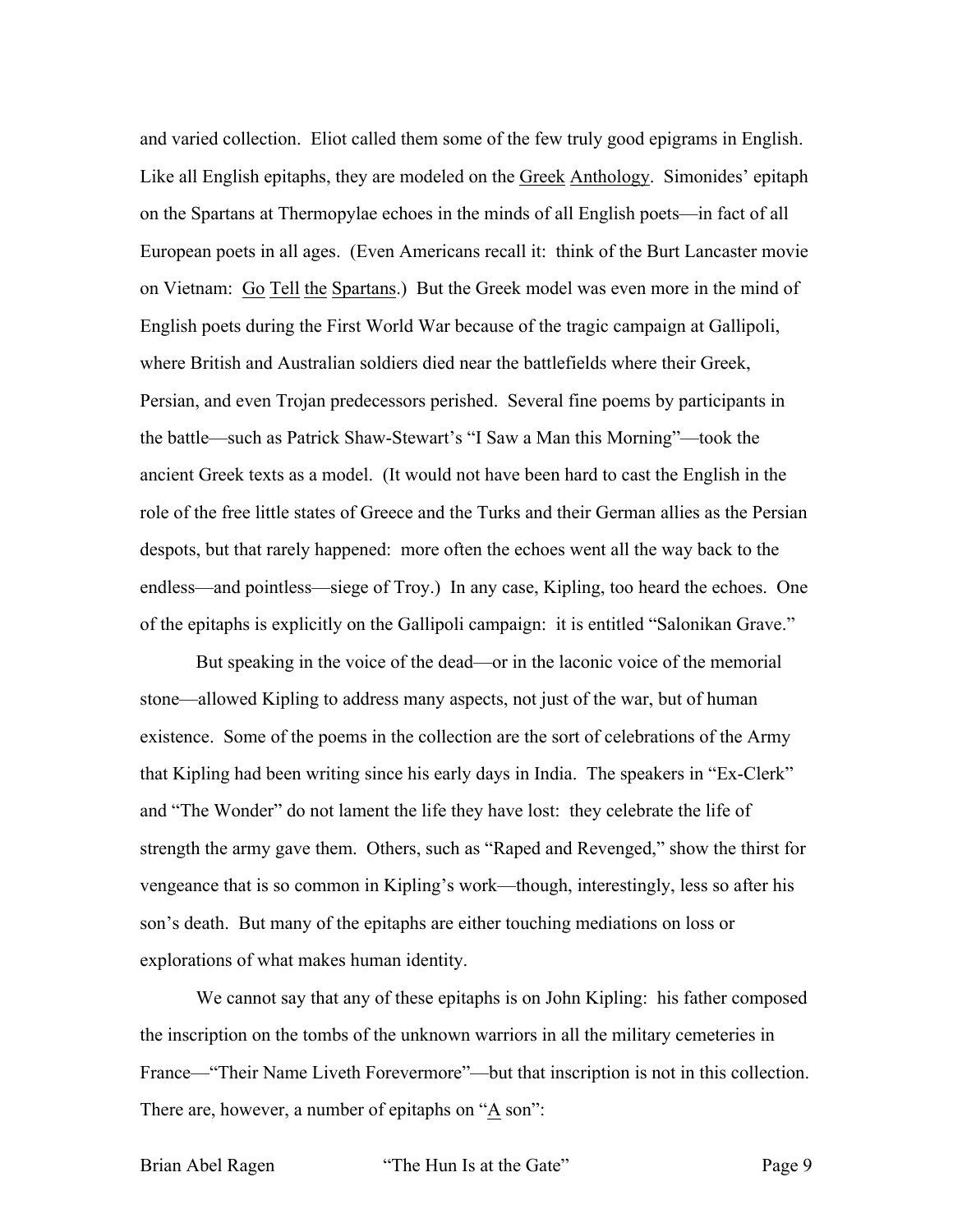My son was killed while laughing at some jest. I would I knew What it was, and it might serve me in a time when jests are few. (385)

Here is real feeling matched with firm restraint,. Other poems, such as "The Beginner," also seem to be describing John Kipling.

> On the first hour of my first day In the front trench I fell. (Children in boxes at a play Stand up to watch it well.) (386)

John Kipling died on his first day, but not because he peeped over a parapet.

But the most interesting poems in the collection are those in which the dead are imagined justifying their lives. Two of these are pendants, each describing an opposing view of life. In "The Rebel," the speaker attacks the whole order of the universe that has brought the war about and curses God for it:

> If I had clamoured at Thy Gate For gift of Life on Earth, And, thrusting through the souls that wait, Flung headlong into birth— Even then, even then, for gin and snare About my pathway spread, Lord, I had mocked Thy thoughtful care Before I joined the Dead! But now? . . . I was beneath Thy Hand Ere yet the Planets came. And now—though Planets pass, I stand The witness to Thy shame! (388)

Had I asked to be born, I could still condemn you for the world I found—but since I was thrust into the horror unasked and it was all your plan, I condemn you still more deeply. I wonder, when reading this poem, as I wonder when reading poems like "Gethsemane," how far Kipling saw himself in the role of God the Father, who demands the Son's sacrifice. Under God, it was he and Alice Kipling who brought John to birth and sent him to the front. Except in poems like this one—which might recall Housman's "Epitaph on an Army of Mercenaries" in its denunciation of the God who leaves the soldiers to do his work for him—there is no suggestion he did. In any case, what this poem is about is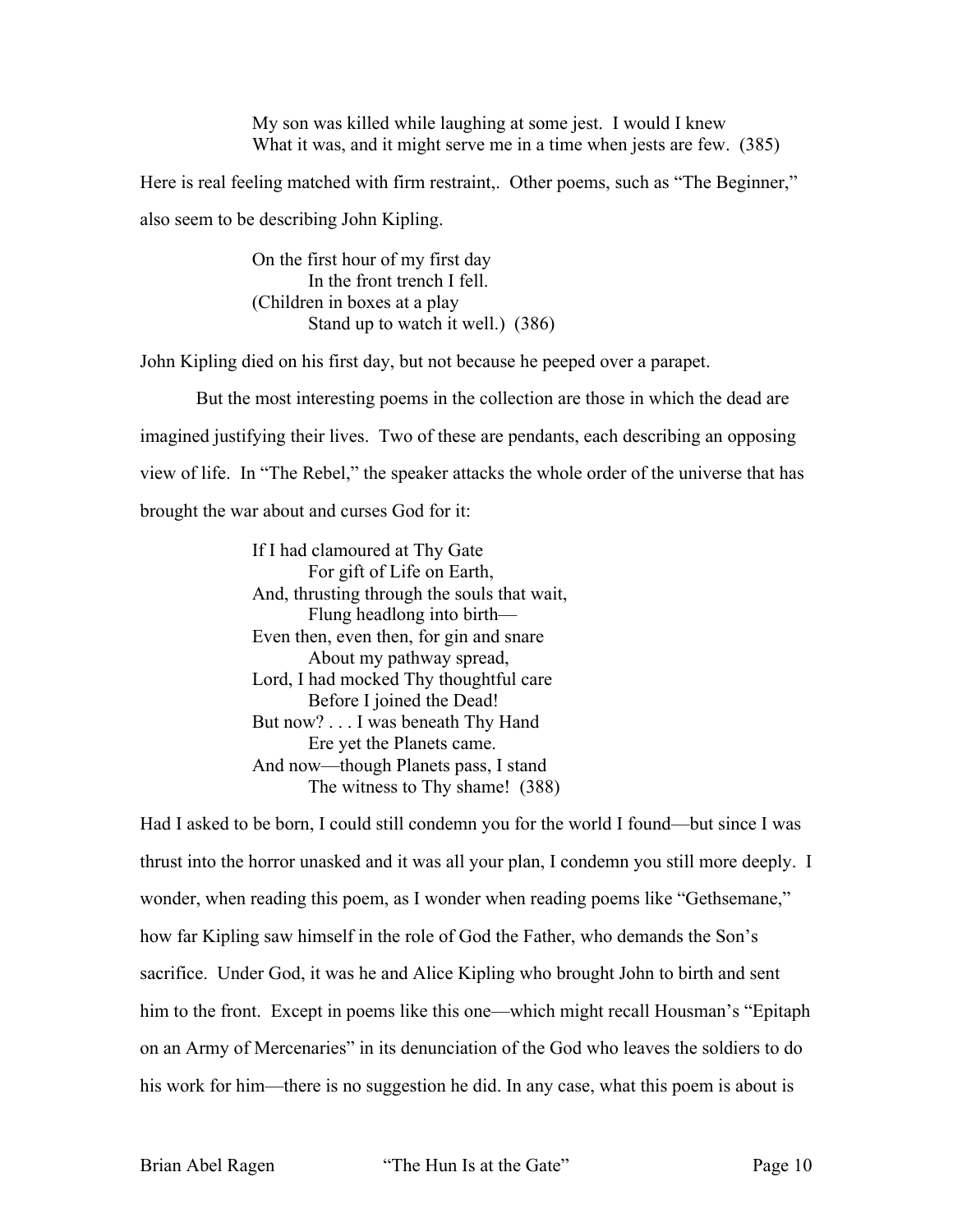an attitude towards life—rebellion—and Kipling presents that attitude vividly. He matches it with another poem, "The Obedient," that takes the opposite position:

> Daily, though no ears attended, Did my prayers arise. Daily, though no fire descended, Did I sacrifice. Though my darkness did not lift, Though I faced no lighter odds, Though the Gods bestowed no gift, None the less, None the less, I served the Gods! (388)

Here, equally strongly, is Kipling's celebration of duty, which is an identity he finds as admirable as rebellion. He celebrates such work without hope of reward in many poems, from "L'Envoi to 'Departmental Ditties'" onward. It is Kipling's version of the sort of philosophy Camus would popularize: this obedient, like Camus's Sisyphus, finds meaning in the action, even though it yields no results.

The epitaph on the "Refined Man" is also about the choice of a way of life. It takes a trivial, embarrassing subject and makes it the emblem of choosing how to live and die:

> I was of delicate mind. I stepped aside for my needs, Disdaining the common office. I was seen from afar and killed. . . How is this matter for mirth? Let each man be judged by his deeds. I have paid my price to live with myself on the terms that I willed. (387)

To live on your own terms—whether that means demanding a decent privacy even in the trenches or something that will seem more serious—often demands far too high a price.

The epitaphs include many other sorts of poems—ironic ones on cowards, bitter ones on those who died because they were not adequately supported—the "Batteries out of Ammunition" ask, "If any mourn us in the workshop, say / We died because the shift keep holiday" (387). It is as if Kipling is trying to capture the whole experience of the war from the perspective of the dead.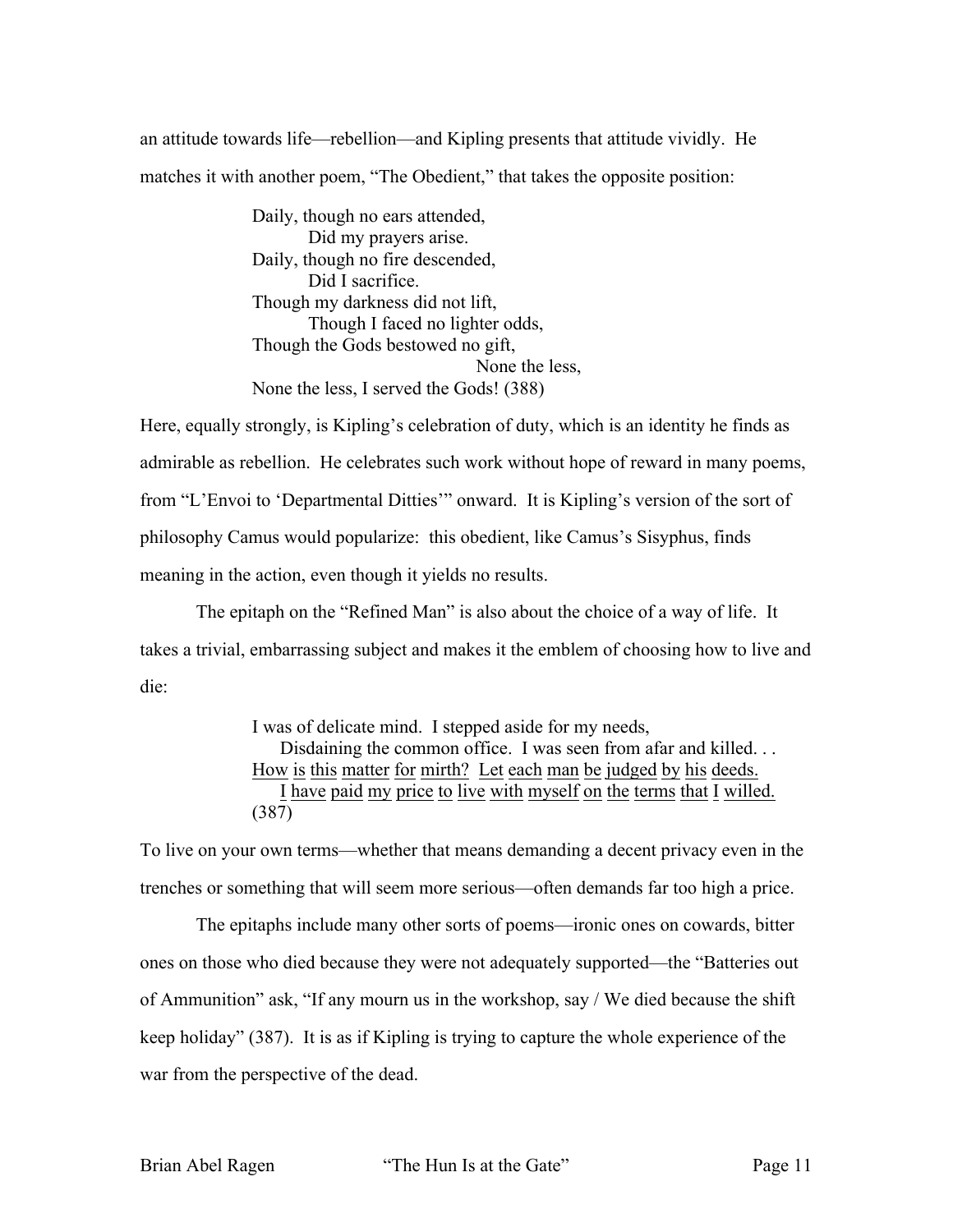Most interestingly, several of these poems can be read as anti-war poems: one is for a "Dead Statesman"—not an English or a German statesman, just a statesman.

> I could not dig: I dared not rob: Therefore I lied to please the mob. Now all my lies are proved untrue And I must face the men I slew. What tale shall serve me here among Mine angry and defrauded young? (388)

What answer can he be given? One cannot help wondering if Kipling ever thought that his own support of the war—or the arms build up before it—could be considered one of the lies that brought the young to their death. The question presents itself all the more tellingly when one reads the epitaph entitled "Common Form"

> If any question why we died, Tell them, because our fathers lied. (388)

I have never been sure I understood the title of this epitaph: Is "common form" the easy falsehood all repeat? Somehow it seems unlikely, especially since in the tradition of the epitaph the dead tell the truth. Besides, Kipling trusts common sense: "The Gods of the Copy-book Headings" are the ones who tell the truth. In any case, he is willing to at least give voice to the idea that the guilt for all the pointless death lay on his own generation.

Several of Kipling's other war poems can also be read as anti-war pieces. His target was, of course, the mismanagement that cost so many British lives during the First World War. One of his most searing attacks on blundering leaders addresses the disastrous campaign in "Mesopotamia." The defeat of a British army by the Turks was bad enough; the news of the neglect of the sick and wounded was shameful and appalling. Kipling contrasts the men who died with the men who sent them off to battle.

> They shall not return to us, the resolute, the young, The eager and whole-hearted whom we gave: But the men who left them thriftily to die in their own dung, Shall they come with years and honour to the grave?

They shall not return to us, the strong men coldly slain

Brian Abel Ragen "The Hun Is at the Gate" Page 12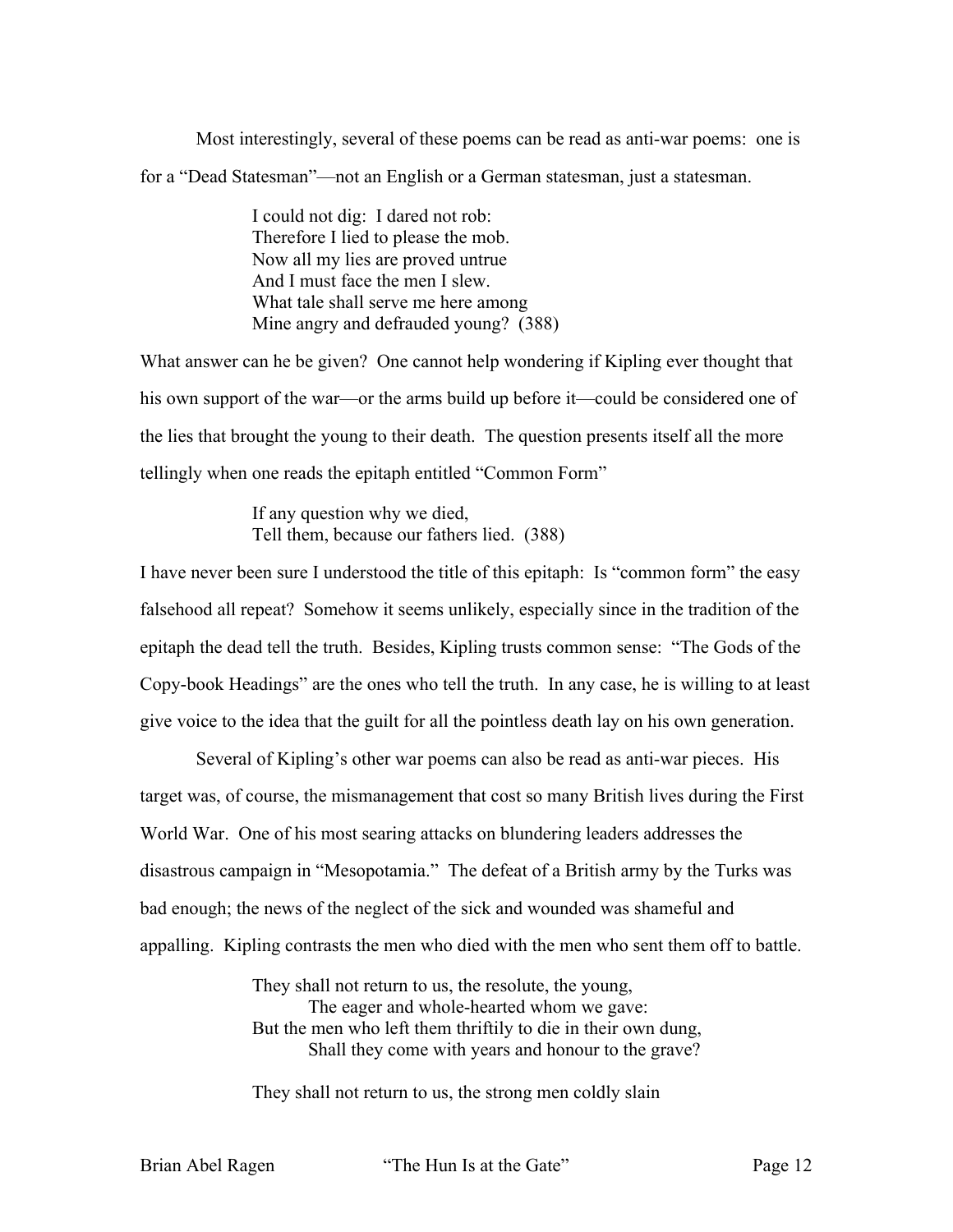In sight of help denied from day to day: But the men who edged their agonies and chid them in their pain, Are they too strong and wise to put away?

Their lives cannot repay us—their death could not undo— The shame that they have laid upon our race. But the slothfulness that wasted and the arrogance that slew, Shall we leave it unabated in its place? (298-99)

The language is in some ways very specific to the Mesopotamian campaign: the line about men left "to die in their own dung" reflects reports of dysentery victims being left for days in pools of their own excrement. But in more ways, the poem is a general attack on the war, almost on war itself. The enemy here is not the Hun who was at the gate in 1914. Specifically, it is the incompetent bureaucracy that Kipling saw wasting lives for no good reason. But the reader who did not know the whole context could easily see it as an attack on the whole military institution that sends men off to die. Kipling, of course, would never take that view, much less question that people like himself could legitimately give the lives of their sons. But he lets that view have its voice.

Pacifism, is not, however, the lesson Kipling takes from history. He sees its lesson as the unending need for struggle, for guarding the frontier of civilization against the barbarian. He sees the Romans on the wall facing the Picts, the Greeks defending the pass against the Persians as fighting the same fight as the British troops in France.

Brian Abel Ragen

Southern Illinois University at Edwardsville